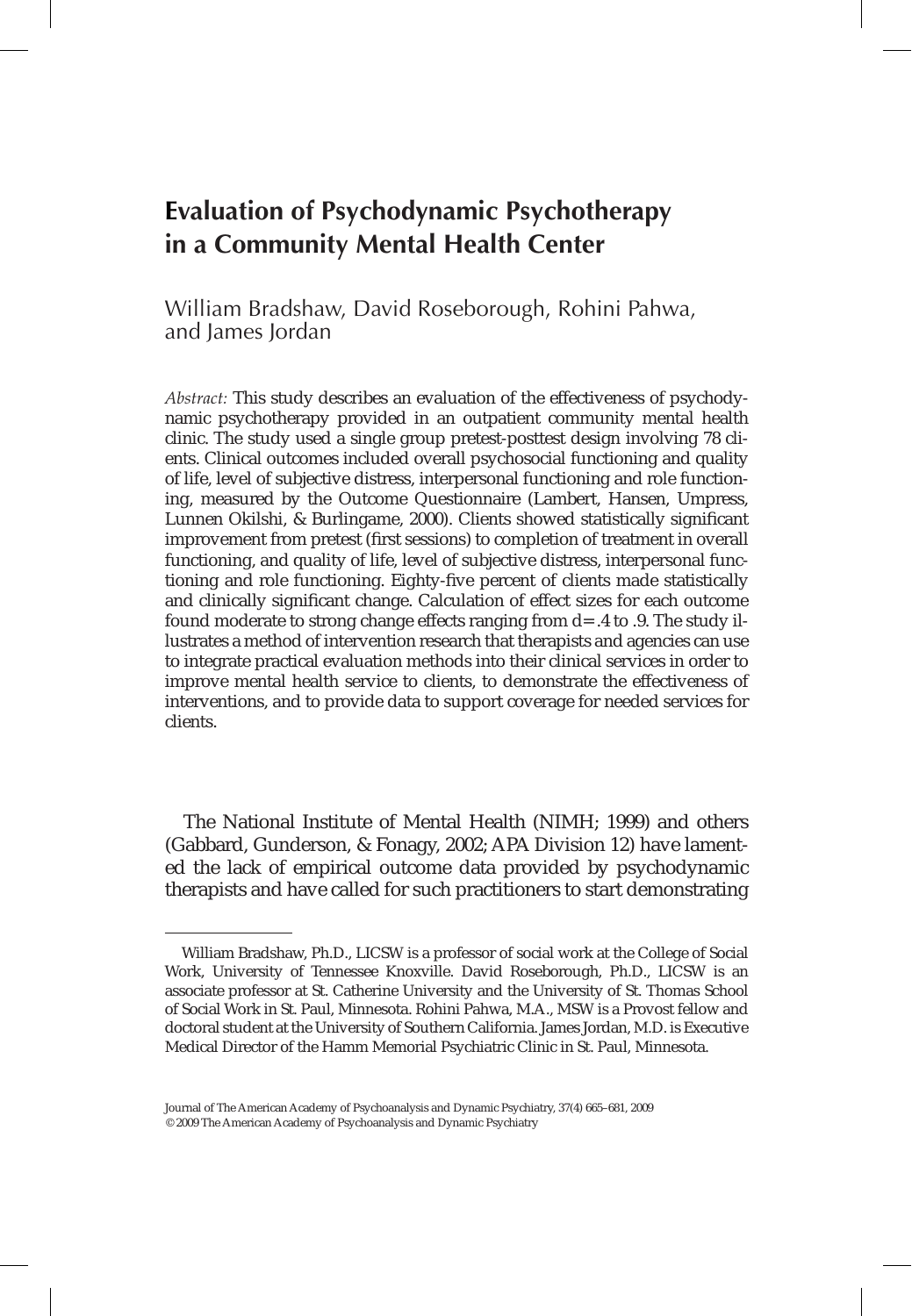their outcomes. Gabbard, Gunderson, and Fonagy (2002) wrote recently about the threat posed to dynamic therapy by not demonstrating such outcomes: "Psychoanalytic psychotherapy is at risk of being sacrificed if scientific methods cannot be developed that will further test its practitioners' claims of efficacy" (p. 505).

Studies that have evaluated the efficacy of psychodynamic therapy compared to wait-list control groups found that various types of brief dynamic therapy had better outcomes compared to a wait-list control group (Chambless et al., 1998; Piper, Azim, McCallum, S. & Joyce, 1990; Shefler & Dasberg, 1989; Winston, Pollack, McCullough, Flegenheimer, & Trajillo, 1991). Two studies reported brief dynamic therapy to be equal in effectiveness compared to cognitive and behavioral therapies in the treatment of geriatric depression and drug abuse (Thompson, Gallagher, & Breckenridge, 1987; Woody, Lubarsky, McLellan, & O'Brien, 1990). Others have found psychodynamic therapy to be equally effective to cognitive behavioral methods in the treatment of depression (Barkham et al., 1996; Crits-Christoph & Mintz, 1992; Shapiro et al., 1990) and anxiety (Svartberg, 1998; Taylor & McClean, 1993). Three studies using longitudinal within subjects designs to evaluate clinical outcomes in client samples with heterogeneous diagnoses reported significant change in symptoms for 50% of the sample (Asay, Lambert, Gregersen, & Goates, 2002; Archer, Forbes, Metcalfe, & Winter, 2000; Kopta, Howard, Lowry, & Beutler, 1994). These gains were maintained at six months and one year follow-up.

Anderson and Lambert (1995) did a meta-analysis of 26 studies that reported treatment outcomes on a range of disorders. They reported large treatment effect sizes for psychodynamic therapy, an average of .85. They note that studies that employed treatment manuals and trained therapists in time limited dynamic therapies produced larger effect sizes.

Meta-analyses of psychodynamic treatment of personality disorders have found consistently large treatment effect sizes of an average 1.29 effect size from an average length of treatment of 1.3 years (Perry et al., 1999). Leichsenring and Leibing's (2003) meta-analysis of 25 studies comparing the effectiveness of cognitive-behavioral treatment and psychodynamic therapy for personality disorders found that both treatments were effective for personality disorders with no significant differences in outcomes based on type of treatment.

Recent reviews (Gabbard, Gunderson, & Fonagy, 2002) have identified the importance of examining moderating and mediating variables that might differentiate psychodynamic therapy outcomes. Studies thus far have looked at age, gender, race, initial symptom severity, initial social functioning, chronicity of diagnosis, the presence or absence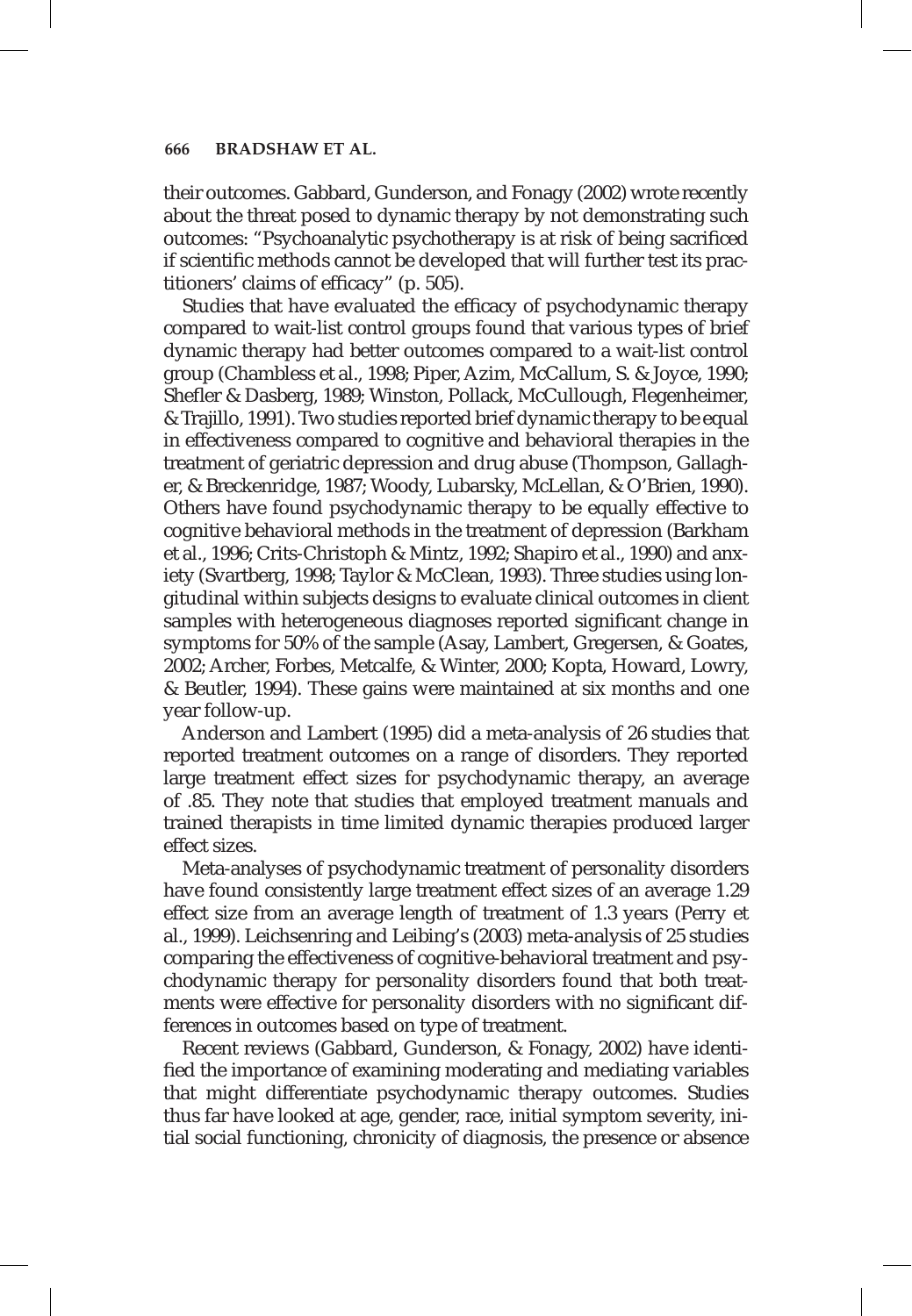of a personality disorder, and the length of treatment. It appears that initial symptom severity may negatively impact outcome (Taylor & McLean, 1993) as does the presence of Axis II diagnoses (Asay et al., 2002; Taylor & McLean, 1993). Both increase the duration of treatment and the time it takes to make either clinically significant change or to become asymptomatic.

Most research regarding psychotherapy outcomes is efficacy research done in highly controlled research settings with paid subjects and well trained and supervised therapists. They use structured, manualized treatments applied to people with a single psychiatric diagnosis. While strong in design (i.e., providing strong internal validity), questions have been raised about the applicability of the findings from these efficacy studies to "real life" clinical settings (external validity). This is a concern for many clinicians in that the majority of potential research subjects in such efficacy studies, especially those with more than one diagnosis, are often screened out up front (Nathan, Stuart, & Dolan, 2000).

Gabbard et al. (2002) also speak to the difficulty of conducting efficacy research in relation to dynamic psychotherapy and have instead called for effectiveness research, where "baseline, annual, and end of treatment information could be collected on all patients…preferably from the patient's perspective…[this] would provide data that would offer evidence of whether psychoanalytic therapies differ in their effectiveness with different patient groups, techniques, and the timetable and sequence in which change occurs. The results, in turn, would frame more discrete hypotheses and more rigorously controlled outcome studies" (p. 509).

 Roseborough's (2004) review of six psychodynamic effectiveness studies reported significant improvement over time for 70% of clients with great variability between studies (Archer et al., 2000; Asay et al., 2002; Barkham et al., 1996; Kopta, 1994; Sandell et. al, 2000; Warner, 1998). These naturalistic studies, however, are limited by numerous methodological problems. Measurement issues are often problematic. The variety of measures makes it difficult to compare results to other dynamic studies; several studies utilized outcome measures that have not been psychometrically tested. Small samples, the failure to report treatment effect sizes, and the limited examination of moderating variables have all limited research in dynamic naturalistic studies.

Given the limited research in dynamic therapy, specifically and outpatient mental health services in general, small scale agency based studies are needed to investigate the basic question "Do clients who receive psychodynamic therapy improve over the course of treatment?" (Thyer, 1992). Such efforts are necessary before more sophisticated re-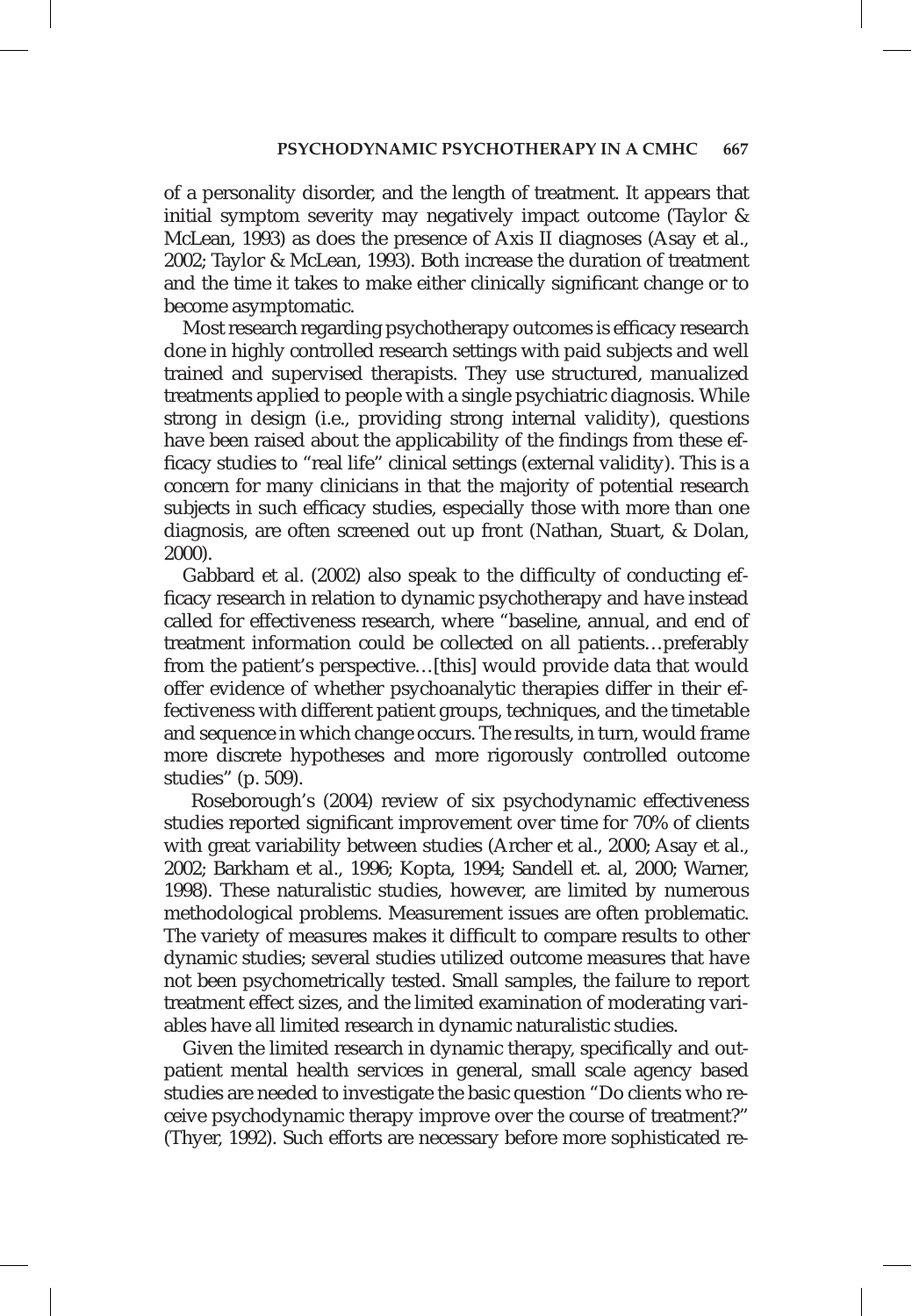search efforts are considered that attempt to answer the question "Is dynamic therapy the cause of client improvement?"

The purpose of this naturalistic effectiveness study is 1) to evaluate client improvement in clinical outcomes over the course of psychodynamic treatment provided in a community mental health clinic, and 2) to demonstrate a practical method to develop information about client improvement in treatment using a reliable psychodynamic measure and a simple research design. The research hypotheses are: Ho1 clients will make statistically significant improvement in overall functioning and reduction of symptoms; Ho2 clients will make statistically significant improvement in symptom distress; Ho3 clients will make statistically significant improvement in interpersonal relationships; and Ho4 clients will make statistically significant improvement in social role functioning.

## **Methods**

# **Clients**

This study used an availability sample of 78 clients who received treatment from Hamm Memorial Psychiatric Clinic in St. Paul, Minnesota. Inclusion criteria for the study included: 1) a DSMIV Axis I disorder, 2) the completion of a course of treatment that included assessment, treatment, and planned termination, and 3) the completion of pre-test (first session) and post-test (end of treatment) outcome measures; in this case the OQ 45.2. Hamm Clinic is a private, non-profit community mental health clinic that provides psychotherapy and psychiatry services as part of therapy, when called for. In addition, Hamm Clinic provides ongoing continuing education and training of interns and community mental health professionals in psychodynamic therapy. Staff therapists who provided treatment in this study were licensed MSW social workers or licensed MA level or Ph.D psychologists. Both are trained and supervised in psychodynamic therapy, which includes weekly group supervision and individual monthly supervision in this model of treatment.

The average client age was 35 years old (*SD*=12.42). Sixty-eight percent of clients were female and 32% male. Thirty-percent were married or partnered, 50% were single, and 20% reported being separated or divorced. Sixty-one percent of clients in this sample were employed. The median income in this sample for those employed clients is \$31,500 annually. Eighty-three percent were Caucasian and 17% were persons of color. Half the sample were college graduates.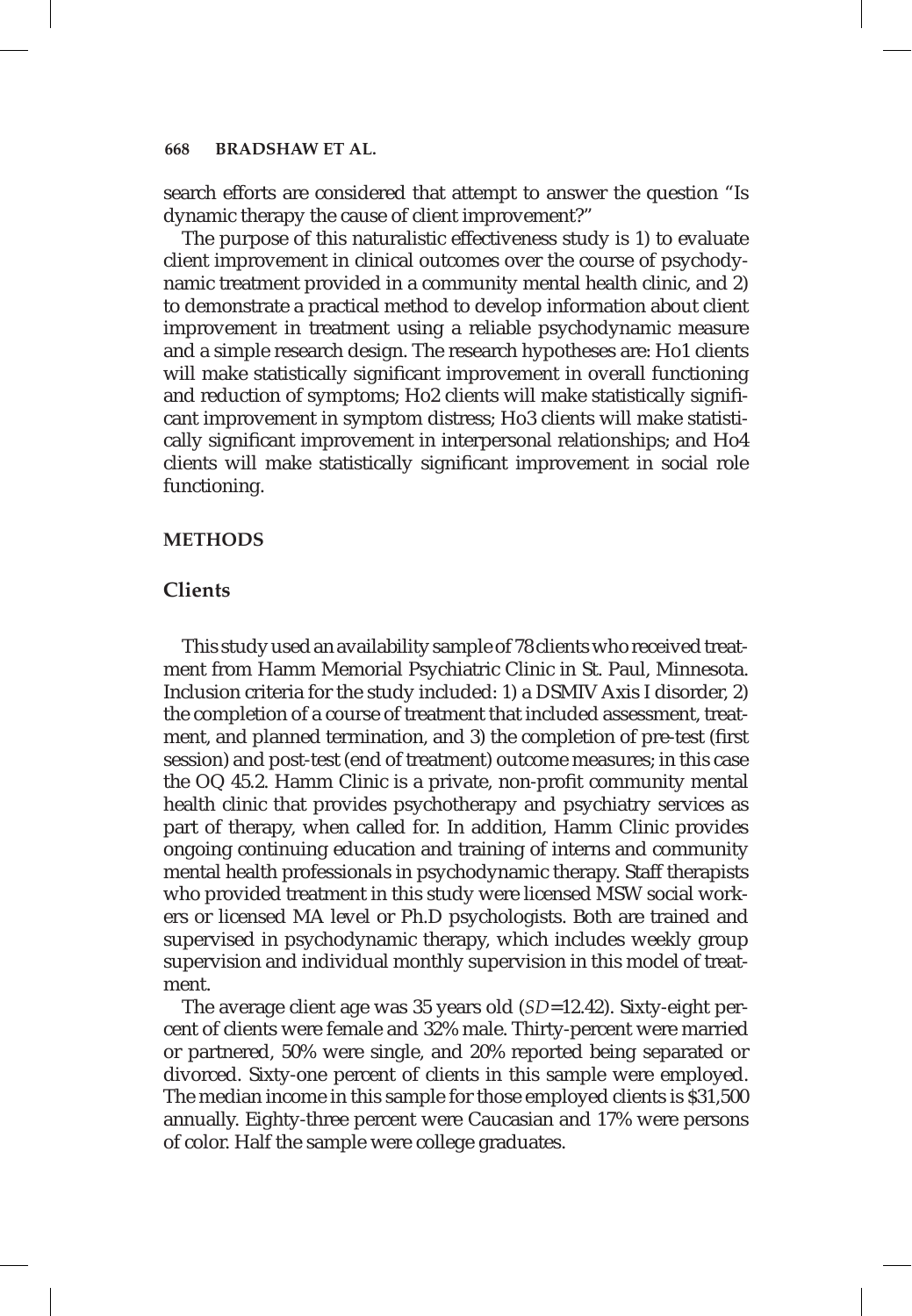#### **Psychodynamic Psychotherapy in a CMHC 669**

Intake diagnoses were clustered into three general categories for the purposes of statistical analysis. A little over half of intake diagnoses (53%) included some form of depression (Major Depression, Depressive Disorder NOS, or Dysthymia). Anxiety disorders, including Generalized Anxiety Disorder, PT*SD*, and Adjustment Disorders with Anxiety, made up 21% of the diagnoses in the sample, which constituted a second group. The third group, 26%, had adjustment disorders or V-code diagnoses. Half of the clients in the sample received psychopharmacological treatment in addition to dynamic psychotherapy. Almost half of the sample also had diagnosed personality disorders. All of this is largely in keeping with national norms in terms of the diagnoses with which people tend to present in outpatient mental health settings (Andreasen & Black, 2006).

The average length of time a person had had their presenting problem similarly fell into thirds. One third had been symptomatic less than a year. One third had had symptoms for between one and five years, and one-third had symptoms for more than five years. The average length of the presenting problem in this sample was 3.6 years. The average number of treatment sessions received was *M*=26 (*SD*=20). The number of sessions ranged from two to 109.

## **Treatment Conditions**

All clients referred to Hamm Clinic were screened at intake to determine the fit between the client's needs and the services the clinic offers. A support staff gathered information over the phone. An administrative clinician then reviewed all referrals. In potentially complicated cases, a psychiatrist conducted an initial in-person assessment and would make a treatment recommendation.

Hamm's psychodynamic therapy approach is comparable to the procedures outlined by Gabbard (2000). Hamm offers a relationship-based therapy that focuses on 1) fostering a strong working alliance or attachment, 2) the use of the therapist as a good or corrective object, 3) the analysis of transference, and 4) the positive use of the therapy relationship in general. Therapy has three interrelated but discreet stages of treatment.

Phase 1: Beginning Phase Therapy. The goals of this phase are threefold: to make a thorough assessment (both descriptive and dynamic), to socialize the client to therapy, and to establish a strong working alliance. The initial assessment generally takes between one to three sessions, and routinely involves administering the MMPI and order-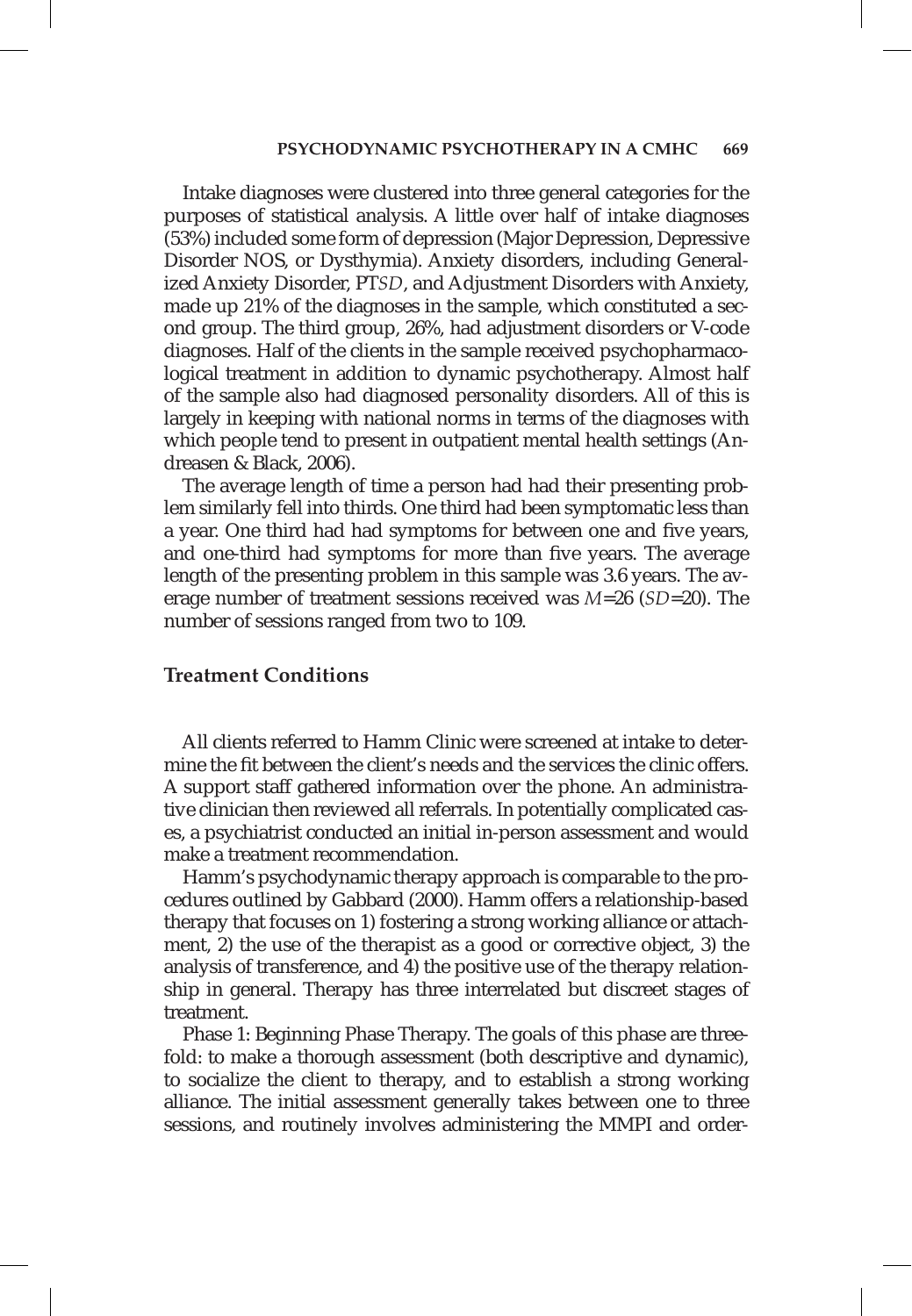ing records from any past mental health providers. The client's initial assessment is presented in a multidisciplinary, consultative team, and a treatment plan is formulated. In keeping with Gabbard's (2000) description of dynamic therapy, both a descriptive Axis I diagnosis and a dynamic diagnosis are made. The latter is seen as evolving throughout therapy and as often requiring an extended assessment. The dynamic diagnosis entails an assessment of the client's history, character, and object relations as evidenced by his or her description of family, work, and relationship history. The sense of self, how the person relates to or uses others, his ability to hold together disparate feelings, etc., are also assessed.

All of the above are carefully assessed in order to predict transferential patterns, how the therapy might go, how medication might be interpreted, complied or not complied with, and to determine the most appropriate treatment plan. Hamm offers psychotherapy services along the continuum of Gabbard's (2000) "expressive" and "supportive" models of individual psychotherapy. This assessment and consultation culminate in a written treatment plan, which is reviewed with the client and signed by both therapist and client. An interpretation of the MMPI is read to and discussed with the client in the same time frame, when needed (i.e., in more complex cases, to clarify a diagnosis).

The review of the treatment plan and MMPI can be said to be a pivotal point in socializing the client to therapy. The therapist, while directive in the assessment, will often talk to the client at this point about his or her own "stepping back" and being less directive, inviting the client to be a co-collaborator in the therapy, and helping the client to make this transition to taking more ownership of the content of the sessions. Variations in this exist between therapists in terms of style; however, across the board, therapists assess and make adjustments for clients' differing abilities to tolerate silence, their need for structure, etc., and move between the expressive (insight oriented) and the supportive continuum.

Therapists are trained that therapy begins in the waiting room and work at a good initial alliance through things such as avoiding aloofness and striving to be an empathic observer and partial participant (Gabbard, 2000). Therapists do this primarily by creating a place where patients feel free to talk. This is done through listening and furthering skills, empathically attuned feedback, and by directing parts of the session while "listening to the natural ebb and flow of the patient's thought processes" (Gabbard, 2000). All of this is part of the clinic culture and is in the spirit of creating a good holding environment.

Phase 2: Middle Phase Therapy. The goal of this stage is for the client to get symptom relief, which is seen as, in part, coming through the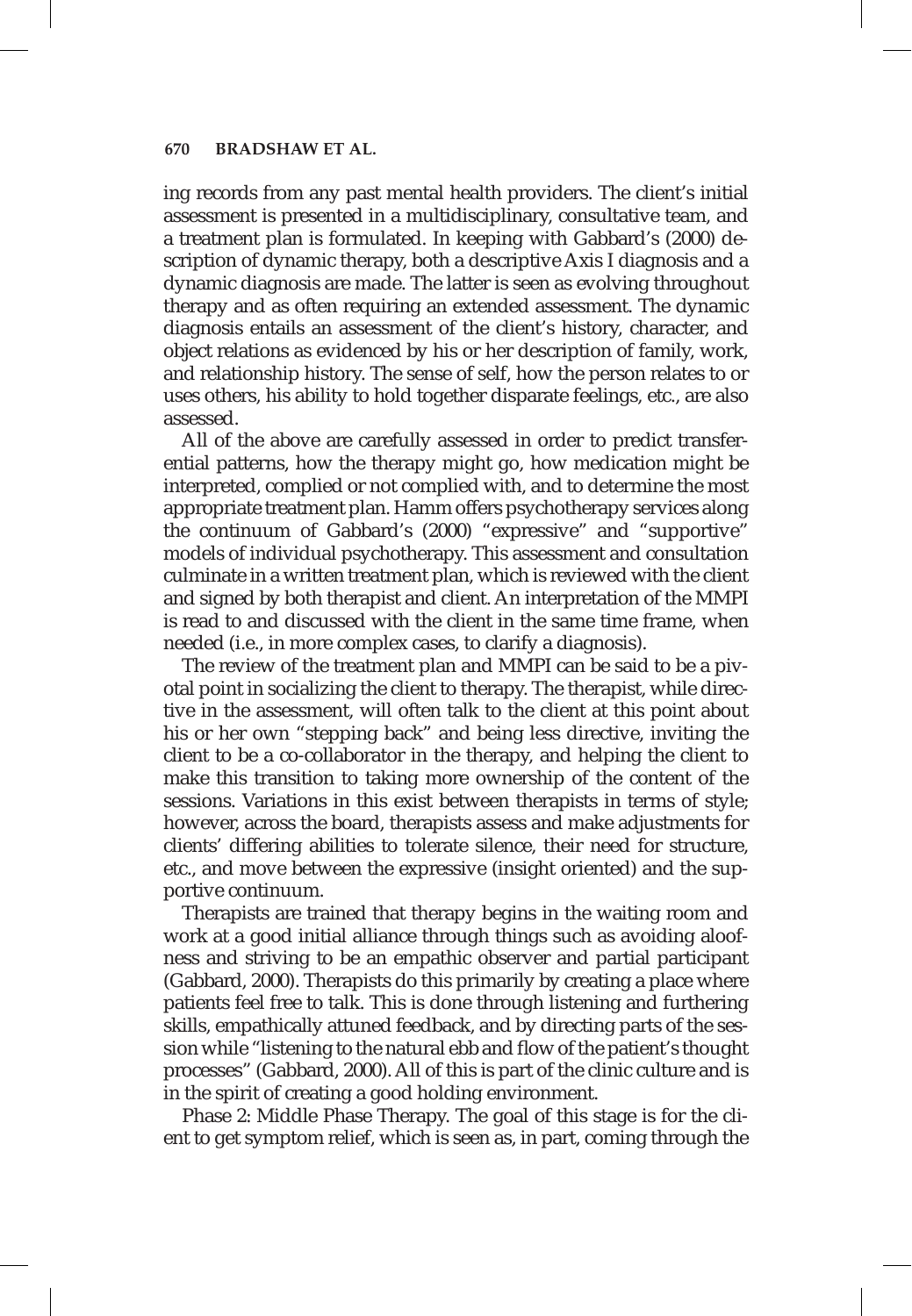experience of being really heard and feeling valued. Often it takes the form of grieving parts of the client's past. The therapist operates at this stage as more of an active listener than as a coach.

This is a discreet phase of therapy where the focus moves toward a working through of transference and resistance (as the client is able) within an empathic context. The therapist at this point will listen for and will often comment on: 1) affect expressed or hinted at, 2) parts of that person's past that might be repeating or playing out in the present (attention to transference), and 3) the therapist's experience of the client's interpersonal style with attention to transference and countertransference issues. This is often assessed in terms of, "Is what he or she does with the therapist what he or she does out there with other people?" The position of the therapist is that the client can learn to do things differently in order to have fewer negative consequences in his or her interpersonal life. All of this is done with the goal of the client becoming more conscious of his or her psychological life while using the therapeutic experience as a good or corrective emotional experience that the client internalizes and generalizes.

Phase 3: Termination. In this phase of therapy, the therapist overtly helps the client to prepare for the ending, including 1) discussing the client's feelings about the ending, 2) reviewing the learning and growth that took place, as well as any disappointments that were part of the therapy, 2) planning for what may replace therapy for this person, 3) reviewing what the client will take from the therapy experience, and 4) what they see their next work as being. Attention is given to other losses that may come up for the person during termination. The process of ending is valued in itself and the clinic gives value and importance to a sense of a good ending for clients. This is done with the recognition that many people have had previous unplanned, surprising, or traumatic endings. Termination is seen as a chance to do an ending differently.

Attention is thus given to the content of ending (who this person's supports will be, medication management, next steps, etc.) and to the experience or process of ending. This final stage is also sometimes marked by increased therapist self-disclosure that shifts the emphasis to the real relationship as opposed to the analysis of transference. Any further medication management at this point is referred outside of the clinic and any appropriate referrals for aftercare are made.

## **Research Design and Measures**

The study utilized a quasi-experimental pretest-posttest single group design. This design is frequently used when it is impractical to utilize experimental designs that are not possible in many mental health agen-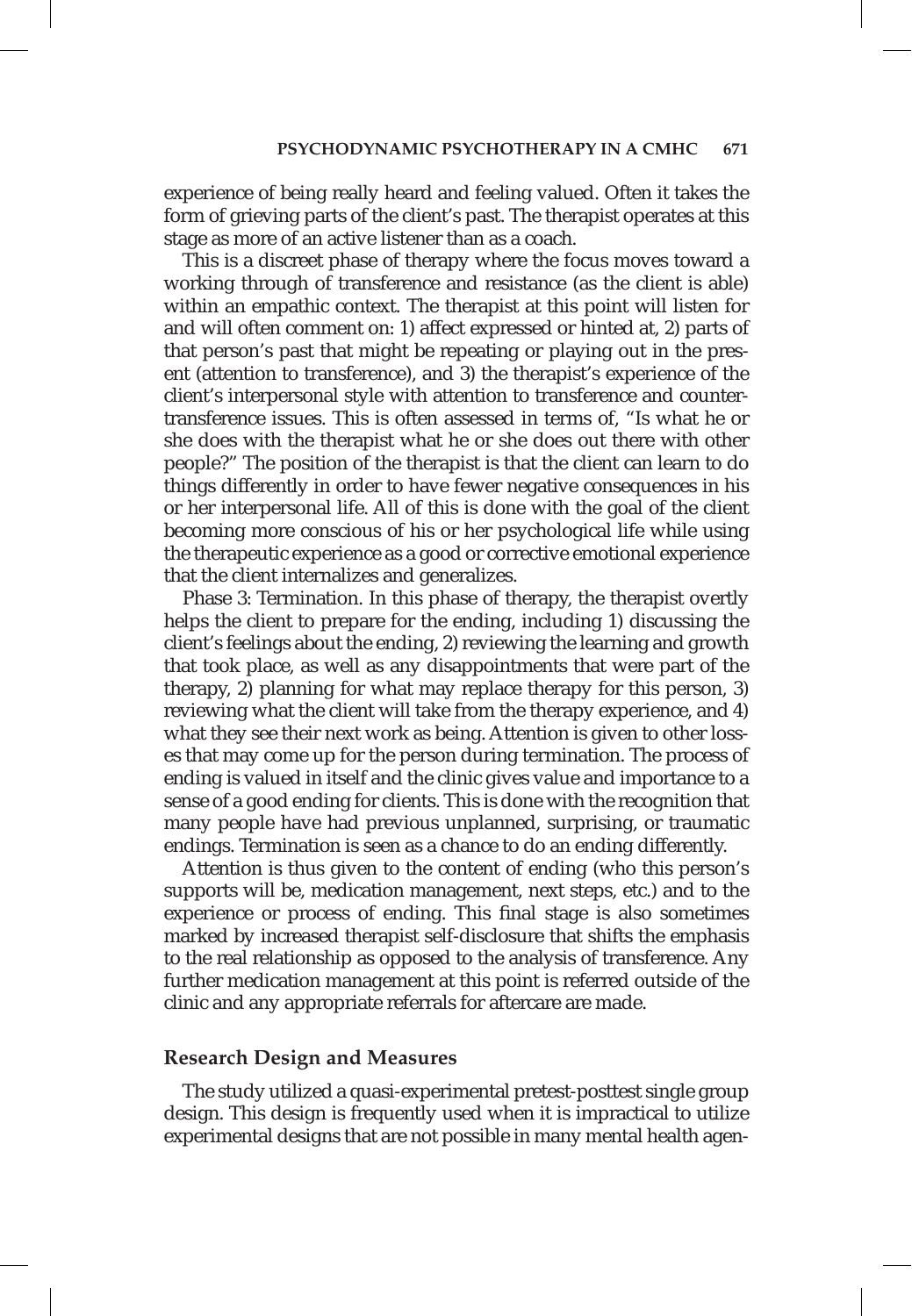cies. For instance, a formal control group was not used in this study in that it is known from previous, well-established research (i.e., Hubble, Duncan, & Miller, 1999) that the majority of clients receiving psychotherapy will make improvement over and above those not receiving psychotherapy, regardless of theoretical orientation. Second, by using a paired sample t-test, subjects essentially serve as their own controls (that is, the study looks at aggregate scores for clients entering and completing treatment at the clinic). Finally, the pretest-posttest single group design, however, can be strengthened by use of comparison contrast groups that function as an independent control. In this study, the outcome measure, the Outcome Questionnaire, has a clinical cutoff score and published normed data from community samples that can be used as a contrast in place of a traditional control group. The post score of the treatment group is compared with norms that show clinical significance if it exceeds the normative standard. This method provides some support for causal inference and has been used in other studies (Shadish, Cacon-Moscoso, & Sanchez Meca, 2005)

Each client was given a questionnaire at intake. Data regarding client's age, gender, race, marital status, diagnosis, number of sessions, and length of treatment were obtained by the clinic's management information system. Clients participated in the dynamic psychotherapy provided by the clinic. In addition, some clients were prescribed medication as part of their treatment plan. At completion of treatment, each client completed the questionnaire again.

The outcome measure used in this study was the Outcome Questionnaire-45.2 (Lambert et al., 2000; OQ). Lambert (1983) has recommended monitoring three aspects of the client's life: 1) intrapsychic functioning and subjective distress, 2) quality of interpersonal relationships, and 3) social role performance. The OQ is a client self-report measure that consists of 45 Likert-scale questions and has good reported reliability and validity (Burlingame, Lambert, Reisinger, Neff, & Mosier, 1995).

The measure provides an OQ Total Score and three subscales: Symptoms Distress, Interpersonal Relations, and Social Role Functioning. The Total OQ (scores range from 0-190) assesses the overall severity of psychiatric symptoms and level of psychosocial functioning. It attempts to measure how the client feels inside, how they get along with significant others, and how they function in important life tasks. The Symptom Distress subscale (scores range from 0-100) provides a detailed assessment of symptoms, severity, and level of distress they cause the individual. The Interpersonal subscale (scores range from 0-44) assesses the level of interpersonal conflicts, problems, and functioning. The Social Role subscale (scores range from 0-36) assesses psychosocial functioning in work, social support, and independent living.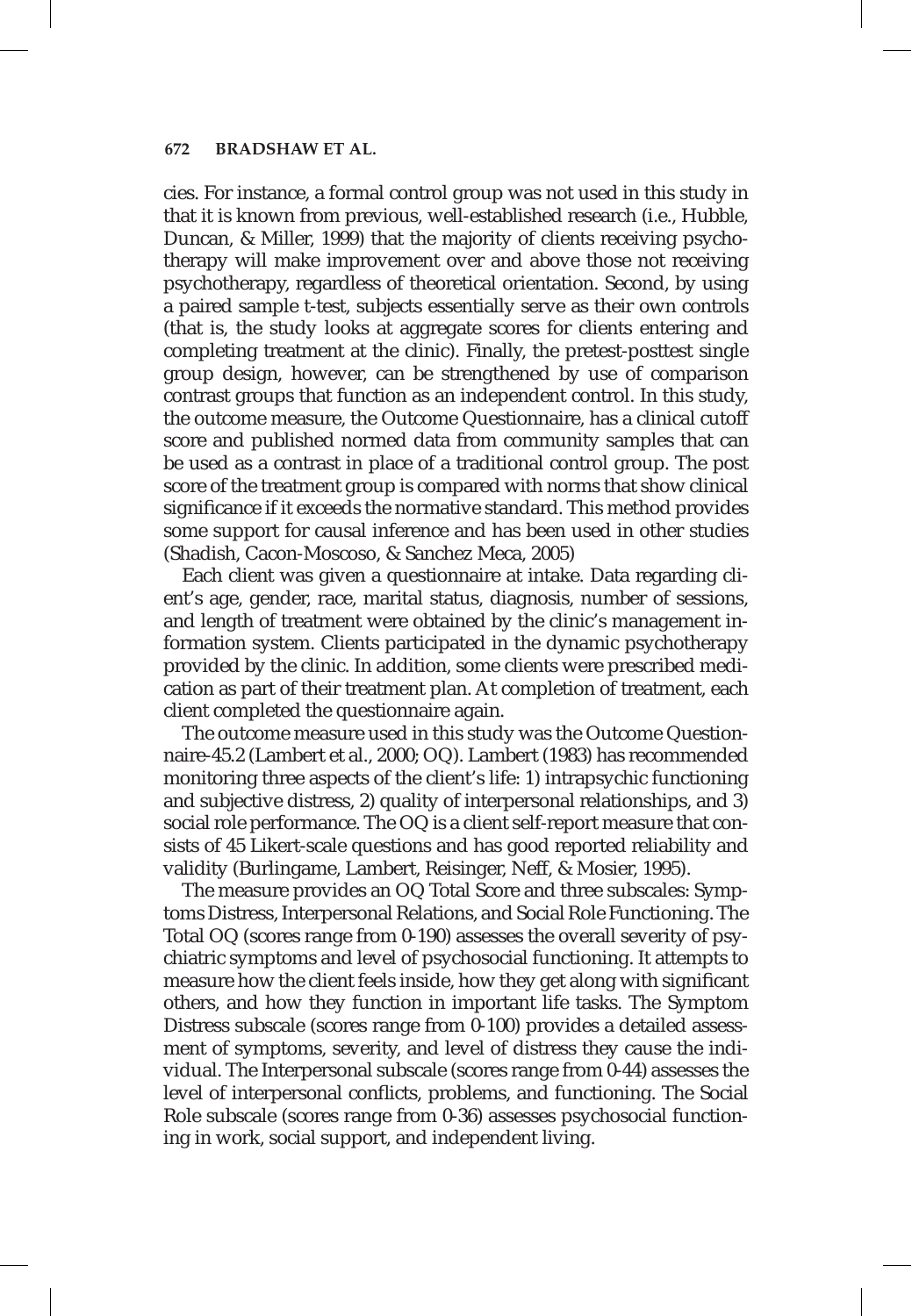#### **Psychodynamic Psychotherapy in a CMHC 673**

The OQ includes a cutoff score that differentiates scores of normal community samples from symptomatic and impaired clinical samples, based on national, epidemiological catchment studies. Cutoffs for the Total OQ: 63; Symptoms Distress: 36; Interpersonal Relations: 15; Social Role: 12. Scores at or below these clinical cutoff scores indicate normal functioning. The OQ also provides a calculation of clinically significant change for each aspect of the measure. The scores for clinically significant change for the Total OQ must change by at least 14 points; Symptoms Distress, 10 points; Interpersonal Relations, 8 points; and Social Role 7 points. Clients in the study completed the OQ at intake and at completion of treatment.

## **Data Analysis**

A paired-samples t-test was conducted on each outcome measure to evaluate whether clients in this sample showed statistically significant improvement from intake to end of treatment. The d, a standardized effect size, was used to calculate the magnitude of change for each measure. The percentage of clients reaching the clinical cutoff score and those reaching clinically significant change were calculated using the procedures described by Lambert et al. (2000).

## **Results**

Clients in this sample presented at intake as significantly symptomatic. The mean OQ intake score of 78 placed these scores slightly below the average outpatient clinic score of 83.09 reported in other studies (Lambert et al., 2000).

## **Total OQ Score Change stats**

The results indicate the mean pre-treatment score for the Total OQ, *M*=78.15, *SD*=24.43, was significantly greater than the post-treatment mean *M*=57.38, *SD*=25.97, t (77)= 7.90, p < .001. The d, a standardized effect size, was .9, indicating a large change from pre to posttest.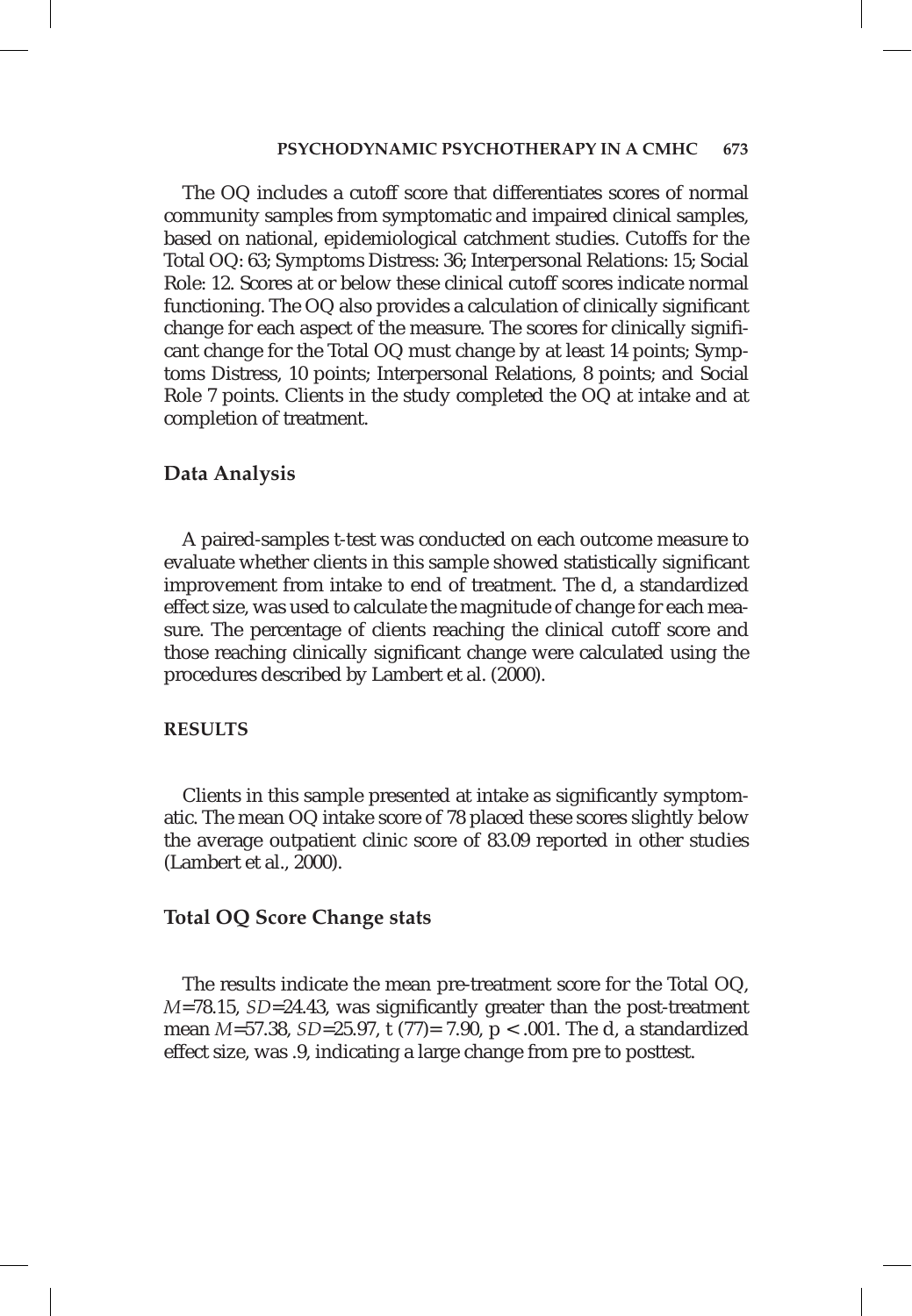

**FIGURE 1.**

# **Symptom Distress (SD)**

Results indicated a mean pre-treatment score for Symptom Distress, *M*=45.91, *SD*=15.93, was significantly greater than the post-treatment Symptom Distress mean, *M*=32.35, *SD*=15.68, t (77)= 7.86, p<.001. The effect size was .9, indicating a large change from pre to post-treatment.

# **Interpersonal Relationships (IP)**

Results indicated the mean pre-treatment score for Interpersonal Relationship, *M*=19.17, *SD*= 7.61, was significantly greater than the posttreatment mean, *M*=14.46, *SD*=6.91, t (77)= 5.24, p<.001. The effect size was .6, indicating a moderate change from pre to posttest.

## **Social Role Functioning (RF)**

Results indicated the mean pre-treatment score for Social Role Functioning, *M*=14.35, *SD*=7.33, was significantly greater than the posttreatment mean *M*=10.58, *SD*= 5.16, t (77)= 4.16, p <.001. The effect size was .4, indicating a moderate change from pre to posttest.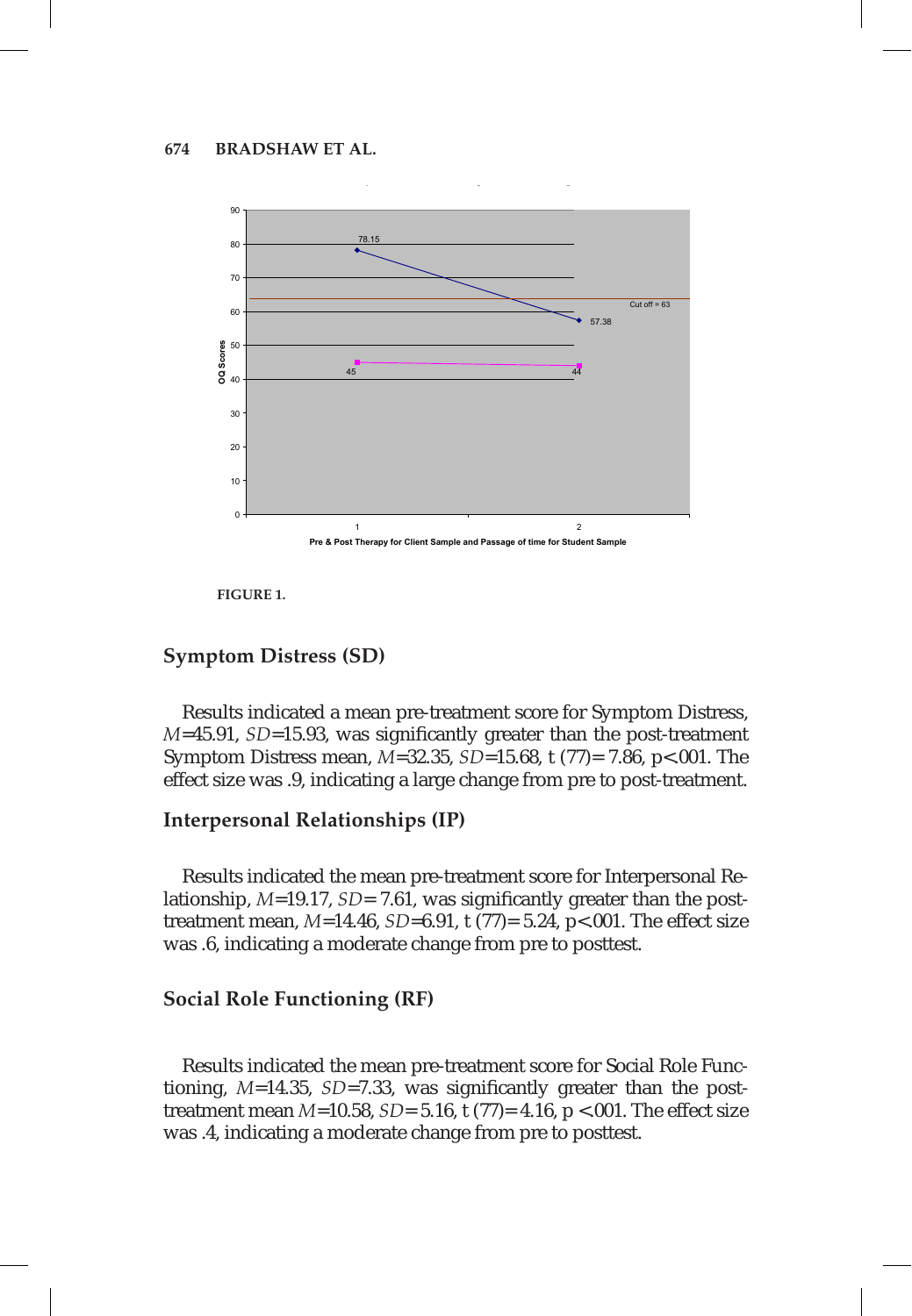

**FIGURE 2. Pre-Post OQ Scores**

## **Client Response to Treatment**

Eighty-five percent of the sample showed improvement over the course of treatment. Client improvement was measured in terms of (1) clinically significant change, using the statistical norms provided by the OQ itself (summarized in Table 1), in the form of (2) statistically significant change (by way of the paired sample t-tests), and, finally, (3) by way of offering effect sizes, which offer a way of summarizing the strength of a treatment effect in a standardized form. Results for client response to treatment in the form of the total score and for each subscale are represented in Table 1.

# **Moderating Variables**

Potential moderating variables, such as age, income, and number of sessions, were examined for their relationship to the outcome measures by use of a bivariate correlational matrix. There was no significant relationship between income and age on any outcome measure. There was a statistically significant relationship between the number of sessions and improvement in interpersonal relationships. The strength of this relationship, however, was weak (Pearson correlation = .25).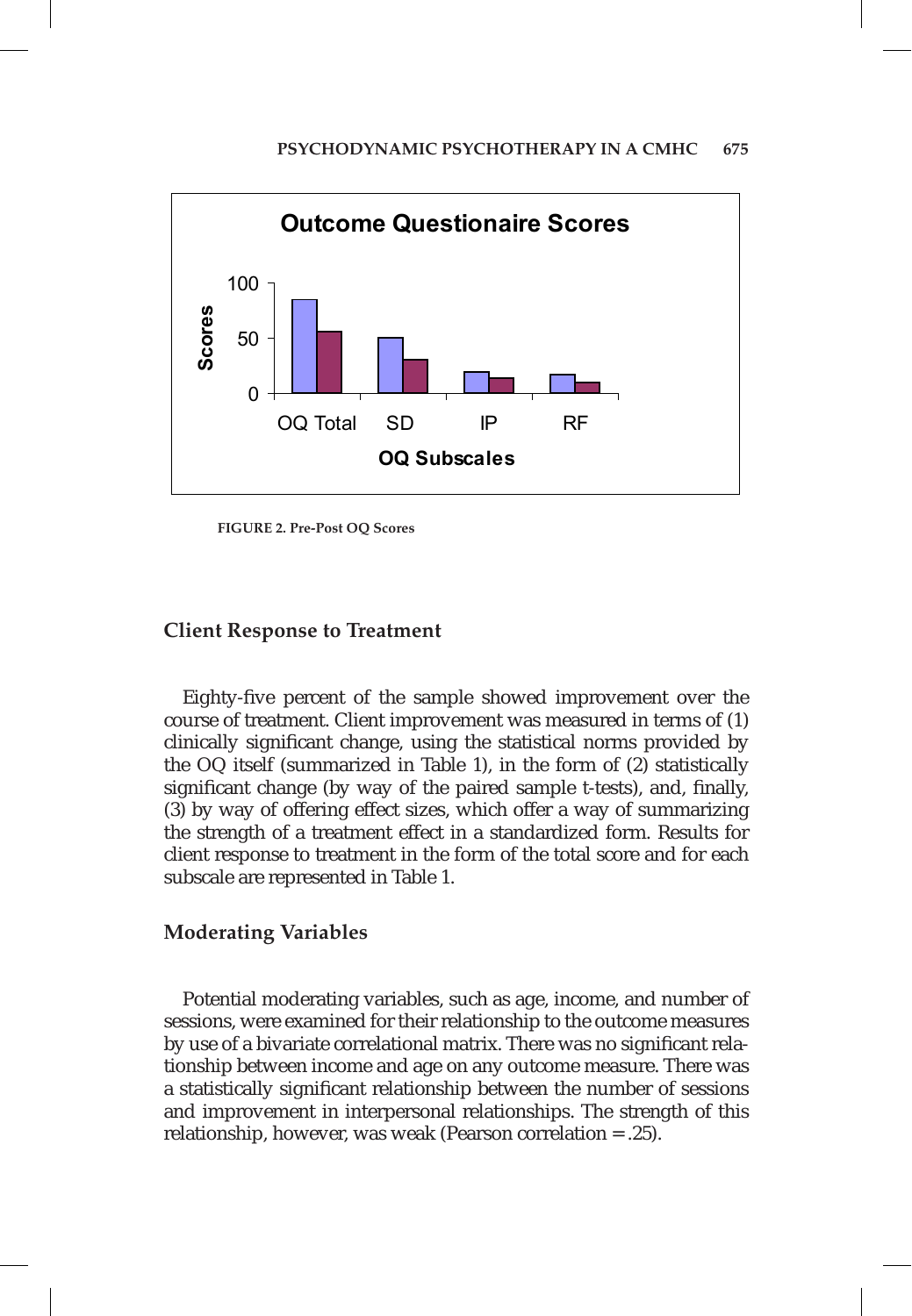| <b>Treatment</b><br><b>Response</b> | OO Total<br><b>Score</b> | <b>Subjective</b><br><b>Distress</b> | <b>Interpersonal</b><br>Relationship | <b>Social Role</b><br><b>Function</b> |
|-------------------------------------|--------------------------|--------------------------------------|--------------------------------------|---------------------------------------|
| Full Response:<br>Non-symptomatic   | 38 %                     | $32\%$                               | $36\%$                               | $33\%$                                |
|                                     | $(N = 30)$               | $(N = 25)$                           | $(N = 28)$                           | $(N = 26)$                            |
| Clinically Significant<br>Change    | $19\%$                   | 24 %                                 | $10\%$                               | $3\%$                                 |
|                                     | $(N = 15)$               | $(N = 19)$                           | $(N = 8)$                            | $(N = 2)$                             |
| Partial Response                    | 27%                      | $22\%$                               | $17\%$                               | 18 %                                  |
|                                     | $(N = 21)$               | $(N = 17)$                           | $(N = 13)$                           | $(N = 14)$                            |
| No Change                           | $12\%$                   | $19\%$                               | $36\%$                               | 42 $\%$                               |
|                                     | $(N = 9)$                | $(N = 15)$                           | $(N = 28)$                           | $(N = 33)$                            |
| Deterioration                       | 3%                       | $2\%$                                | $1\%$                                | $3\%$                                 |
|                                     | $(N = 3)$                | $(N = 2)$                            | $(N = 1)$                            | $(N = 3)$                             |

|  |  | <b>TABLE 1. Client Response to Treatment</b> |  |  |  |
|--|--|----------------------------------------------|--|--|--|
|--|--|----------------------------------------------|--|--|--|

Differences in clinical outcomes based on between-group comparisons found no significant differences in any outcome measure based on race, gender, or medication use. There were, however, significant differences in outcomes based on diagnostic category.

Multivariate analysis to test between subjects' effects was significant (df=3,  $F=3.93$ ,  $p<.01$ ). Post hoc tests found significant differences in outcomes between subjects diagnosed with depressive disorders compared to subjects diagnosed with adjustment or V Code diagnoses. The mean difference of 20.75,  $p<0.05$  indicates that subjects with depressive disorders made significantly greater improvement.

### **Discussion**

This study demonstrates that clients receiving psychodynamic therapy made statistically and clinically significant improvements in role functioning, interpersonal relationships, subjective distress, and overall psychosocial functioning and quality of life. A high percentage of clients made improvement in treatment (85%) and, importantly, only three clients got worse during treatment. These positive outcomes are particularly important considering the significant levels of impairment and distress at intake and the brief nature of the intervention.

The findings also add to the literature regarding the effectiveness of dynamic therapy provided by therapists in community settings with more typical multi-problem clients, some of whom had both DSM-IV Axis I disorders and Axis II personality disorders.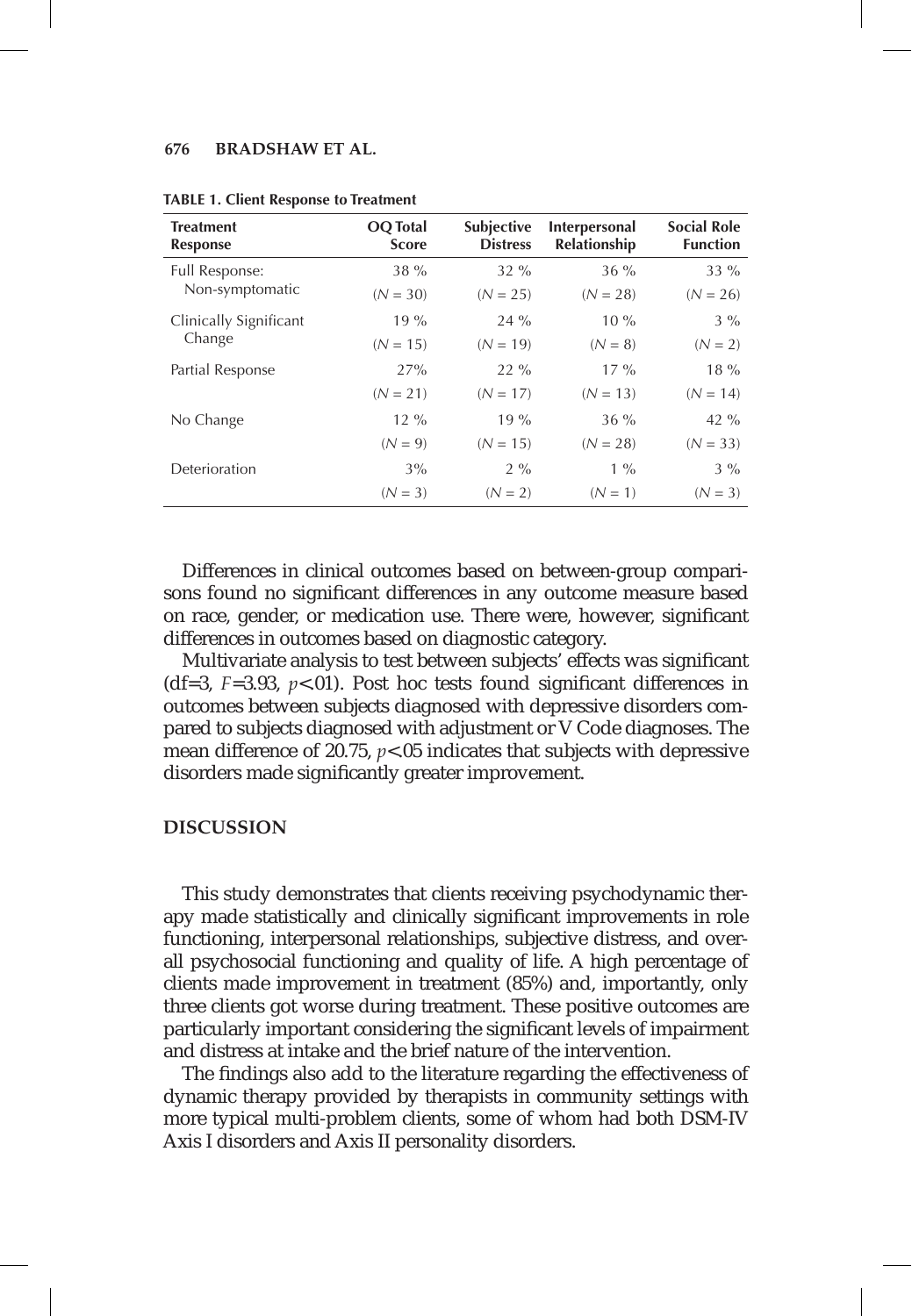## **Psychodynamic Psychotherapy in a CMHC 677**

The role of moderating and mediating variables in this study is unclear. First, there were no significant relationships or differences between groups based on age, income, race, or gender. Second, results regarding the number of therapy sessions as a mediating variable show a statistically significant, but weak, relationship with outcomes, i.e., more sessions are related to better outcomes. Further research is needed in this area. Third, in this study medication use was evaluated as a moderator of outcomes. There were 29 subjects who received medication at some point in treatment and there were 25 subjects who did not receive medication. Unfortunately, there was missing data on medication use for 24 subjects. Pre-treatment mean OQ total scores were somewhat higher for persons who received medication than those who did not use medication, but there were no significant differences between groups on either the pre-treatment or post-treatment OQ score. The missing data on medication use in this study made it impossible to test medication use as a moderating variable on outcomes. Future studies should examine impact of medication on outcomes. Fourth, there were significant differences in outcomes between depressive disorders and adjustment disorders/V Codes. This difference is likely explained by the greater initial severity of the depressive disorders compared to the adjustment disorders/V Code and statistical regression to the mean.

There are, predictably, several limitations to these initial results. The uncontrolled nature of the research design does not allow for causal inferences about treatment effects and there are potential alternative explanations for the observed improvements. These include maturation and the impact of external events on clients' mental status. Clients are also likely to present for treatment when their situation is at its worst. Subsequent improvement may be due to the natural course of the problem diminishing over time. Similarly, the factor of regression to the mean cannot be ruled out in the current design. Questions might be raised, as well, as to the uniformity of treatment received. Initial findings from this clinic's efforts to define or manualize its treatment point, though, to a fair degree of theoretical uniformity. Finally, the lack of a follow-up period of measurement precludes any understanding of the maintenance of gains over time, and the lack of a random sample allows for potential bias that limits generalizability of the results (Campbell & Stanley, 1963). The clinic is currently in the process of conducting a two-year follow-up study of its outcomes, using the same instrument. Neither the manual nor the follow-up have yet been published.

In order to avoid the limitations of the current study, more rigorous research designs are needed. These could include the use of no treatment or placebo control groups, random assignment, and lengthy follow-up, not all of which are feasible for most mental health clinics.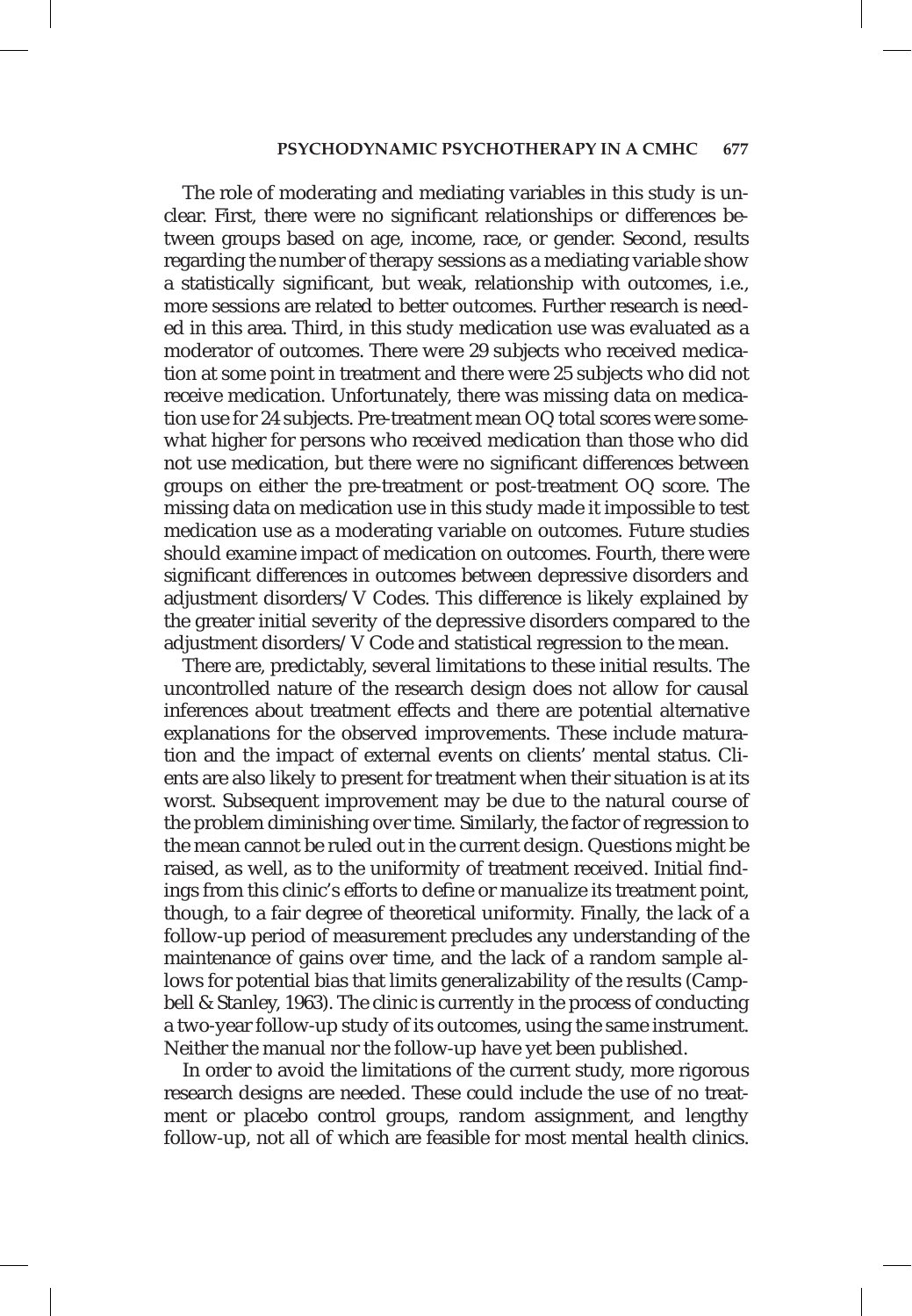Ethical and practical issues in providing mental health services to clients also limit the use of randomization, wait lists, and development of control groups. Few clinics have the resources and skills to undertake such research.

In a time of increased demands for accountability, these results offer a potentially important contribution to the field. Few mental health facilities evaluate the outcomes of their services or can provide evidence that clients improve during the course of treatment. Most research studies of psychotherapy are done in the context of grant funded efficacy research. This study is one of the few practitioner-initiated agency-based reports of psychotherapy outcomes.

The study also demonstrates the use of a credible and feasible research method that can be used to empirically evaluate clinical outcomes in community mental health settings. These outcomes can be used to demonstrate that services provided have some degree of empirical support and the data can be used as part of ongoing quality assurance activities that provide data mandated by accrediting bodies and managed care systems.

This practitioner-initiated agency-based study also demonstrates a practical method to develop information about client improvement in treatment using a reliable measure (the OQ-45.2) and a simple research design. The use of group data to analyze statistically significant change from intake to completion of treatment and the examination of single case data to identify categories of client response to treatment on the individual level strengthens the clinical relevance of the research for practice. Continued use of this type of intervention research can be a major step toward improving mental health service to clients, demonstrating the effectiveness of interventions, and providing data to support coverage for needed services for clients.

## **References**

- Anderson, E. M., & Lambert, M. J. (1995). Short term dynamically oriented psychotherapy: A review and meta-analysis. *Clinical Psychology Review*, *15*(6), 503–514.
- Andreasen, N., & Black, D. (2006). *Introductory textbook of psychiatry, Fourth Ed*. Washington, DC: American Psychiatric Press.
- Archer, R., Forbes, Y., Metcalfe, C., & Winter, D. (2000). An investigation of the effectiveness of a voluntary sector psychodynamic counselling service. *British Journal of Medical Psychology, 73*, 401-412.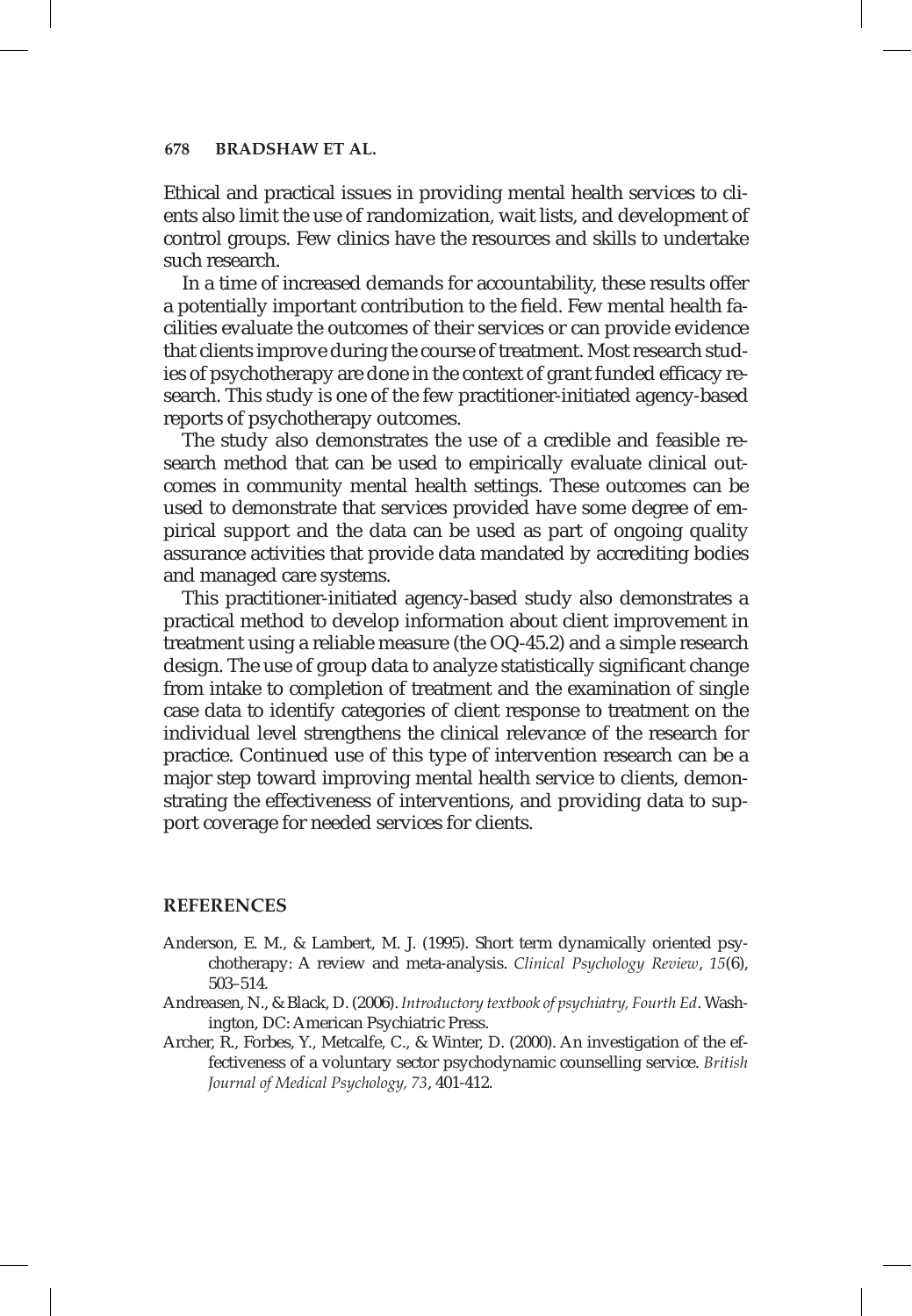- Asay, T., Lambert, M., Gregersen, A., & Goates, M. (2002). Using patient-focused research in evaluating treatment outcome in private practice. *Journal of Clinical Psychology, 58*(10), 1213-1225.
- Barkham, M., Rees, A., Shapiro, D., Stiles, W., Agnew, R., Halstead, J. et al. (1996). Outcomes of time-limited psychotherapy in applied settings: Replicating the second Sheffield psychotherapy project. *Journal of Consulting & Clinical Psychology, 64*(5), 1079-1085.
- Bradshaw, B. (2000). Integrating cognitive-behavioral psychotherapy for persons with schizophrenia into a psychiatric rehabilitation program: Results of a three year trial. *Community Mental Health Journal, 36,* 491- 500.
- Burlingame, G., Lambert, M., Reisinger, C., Neff, W., & Mosier, J. (1995). Pragmatics of tracking mental health outcomes in a managed care setting. *The Journal of Mental Health Administration, 22,* 226-236.
- Capp, H. B., Thyer, B.A., & Bordnick, P. S. (1997). Evaluating improvement over the course of adult psychiatric hospitalization. *Social Work In Health Care, 25,* 55-66.
- Chambless, D. C., Sanderson, W. C., Shoham, V., Johnson, S. B., Pope, K. S., Crits– Christoph, P. et al. (1998). *The Clinical Psychologist, 51*, 3-16.
- Campbell, D. T., & Stanley, J.C. (1963). *Experimental and quasi-experimental designs for research.* NY: Houghton Mifflin Co.
- Crits–Christoph, P., & Mintz, J. (1992). Implications of therapist effects for the design and analysis of comparative studies of psychotherapies. *Journal of Consulting and Clinical Psychology, 59,* 20-26.
- Gabbard, G. (2000). *Psychodynamic psychiatry in clinical practice (3rd ed.).* Washington, DC: American Psychiatric Association Press.
- Gabbard, G. O., Gunderson, J. G., & Fonagy, P. (2002). The place of psychoanalytic treatments within psychiatry. *Archives of General Psychiatry, 59*, 505–510.
- Gunderson, J., & Gabbard, G. (1999). Making the case for psychoanalytic therapies in the current psychiatric environment. *Journal of the American Psychoanalytic Association, 47,* 679-704.
- Hayes, S., Barlow, D., & Nelson-Grey, R. (1999). *The scientist practitioner.* Boston: Allyn Bacon.
- Hubble, M. A., Duncan, B. L., & Miller, S. D. (1999). *The heart and soul of change: What works in psychotherapy*. Washington, DC: APA Press.
- Kopta, S., Howard, K., Lowry, J., & Beutler, L. (1994). Patterns of symptomatic recovery in psychotherapy. *Journal of Consulting & Clinical Psychology, 62*(5), 1009-1016.
- Lambert, M. (1983). Introduction to assessment of psychotherapy outcome. In M.J. Lambert, E.R. Christensen, & S.S. DeJulio (Eds.), *The assessment of psychotherapy outcome.* New York: John Wiley and Sons.
- Lambert, M., Hansen, N., Umpress, V., Lunnen, K., Okiishi, J., & Gurlingame, G. (2000). *Administration and scoring manual for the OQ-45.2.* American Professional Credentialing Services LLC.
- Leichsenring, F., & Leibing, E. (2003). The effectiveness of psychodynamic therapy and cognitive behavior therapy in the treatment of personality disorders: A meta-analysis. *American Journal of Psychiatry, 160*(7), 1223-1232.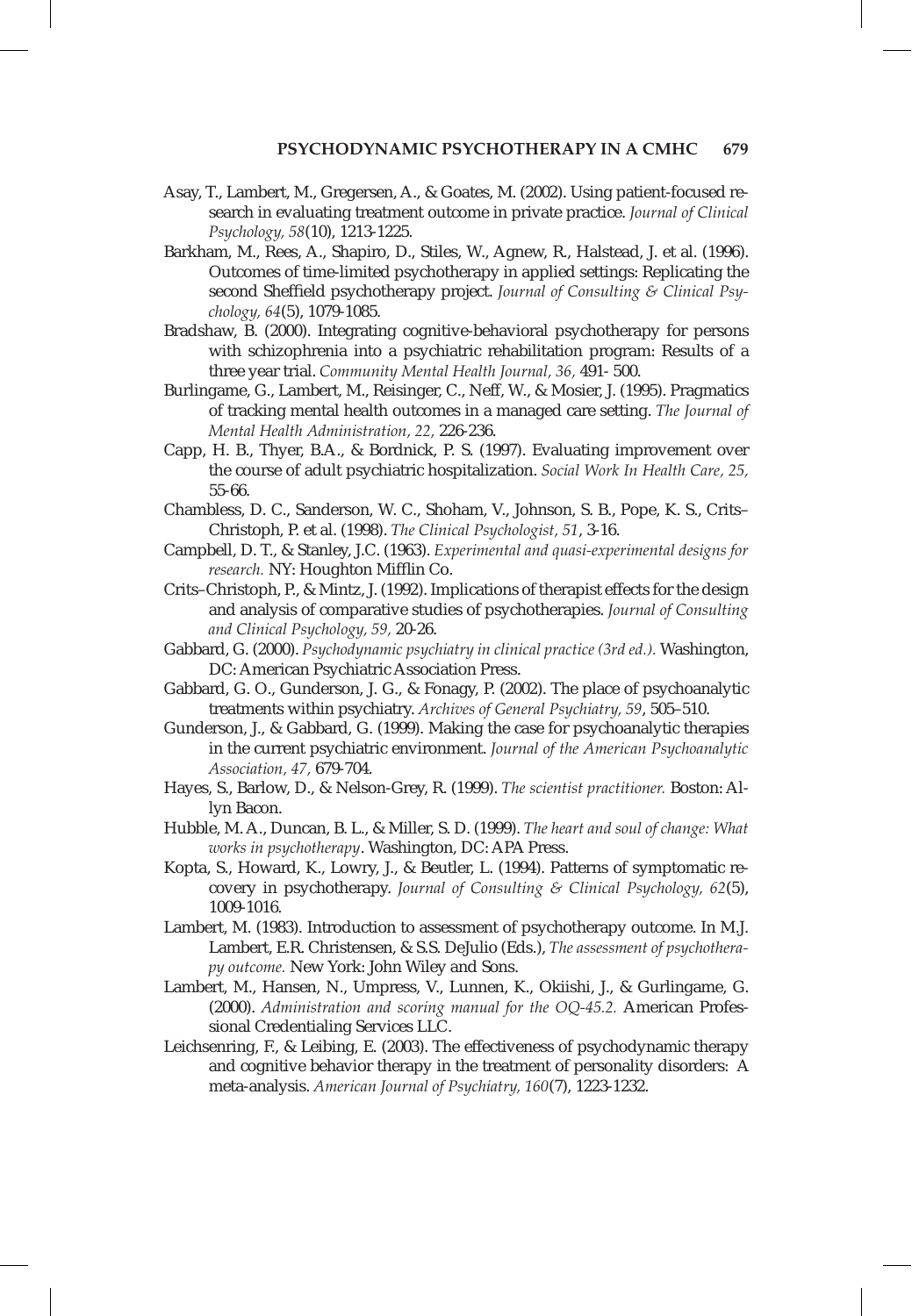- Nathan, P. E., Stuart, S. P., & Dolan, S. L. (2000). Research on psychotherapy efficacy and effectiveness: Between Scylla and Charybdis? *Psychological Bulletin, 126*(6), 964-981.
- National Institute of Mental Health. (1999). *Bridging the gap between science and practice.* National Institute of Mental Health, Washington, DC.
- Perry J. C., Banon, E., & Ianni, F. (1999). Effectiveness of psychotherapy for personality disorders. *American Journal of Psychiatry, 156*(9), 1312-1321.
- Piper, W. E., Azim, H. F., McCallum, M., & Joyce, A. S. (1990). Patient suitability and outcome in short-term individual psychotherapy. *Journal of Consulting and Clinical Psychology, 58*, 475-481.
- Reid, W. J. (1994). The empirical practice movement. *Social Service Review, 68,* 165-84.
- Roseborough, D. (2004). *Psychodynamic psychotherapy: An effectiveness study.* Unpublished doctoral dissertation, University of Minnesota-Minneapolis.
- Sandell, R., Blomberg, J., Lazar, A., Carlsson, J., Brober, J., & Schubert, J. (2000). Varieties of long-term outcome among patients in psychoanalysis and long-term psychotherapy: A review of findings from the Stockholm outcome of psychoanalysis and psychotherapy project (STOPPP). *International Journal of Psychoanalysis, (81)*, 921–942.
- Shadish, W. R., Chacon-Moscoso, S., & Sanchez Meca, J. (2005). Evidence-based decision making: Enhancing systematic reviews of program evaluation in Europe. *Evaluation, 11*(1), 95–109.
- Shapiro, D., Barkham, M., Hardy, G., & Morrison, L. (1990). The second Sheffield psychotherapy project: Rationale, design, and preliminary outcome data. *British Journal of Medical Psychology, 63*, 97–108.
- Shefler, G., & Dasberg, H. (1989). *A randomized controlled outcome and follow-up study of James Mann's time limited dynamic psychotherapy in a Jerusalem community mental health center.* Paper presented at the meeting of the Society for Psychotherapy Research, Toronto, Ontario, Canada.
- Svartberg, M., Seltzer, M., & Stiles, T. (1998). The effects of common and specific factors in short-term anxiety-provoking psychotherapy: A pilot process-outcome study. *The Journal of Nervous and Mental Disease, 186*(11), 691-696.
- Taylor, S., & McLean, P. (1993). Outcome profiles in the treatment of unipolar depression. *Behavioral Research & Therapy, 31*(3), 325-330.
- Thompson, L., Gallagher, D., & Breckenridge, J. (1987). Comparative effects of psychotherapies for depressed elders. *Journal of Clinical and Consulting Psychology, 55,* 385-390.
- Thyer, B. (1992). Promoting evaluation research in the field of family preservation. In E. Morton & R. Grigsby (Eds.), *Advancing family preservation practice* (pp. 131-149). Newbury Park, CA: Sage.
- Warner, L. K. (1998). A comparison of dose-response curves in cognitive behavioral and psychodynamic psychotherapies. Unpublished doctoral dissertation. St. John's University-Jamaica, NY.